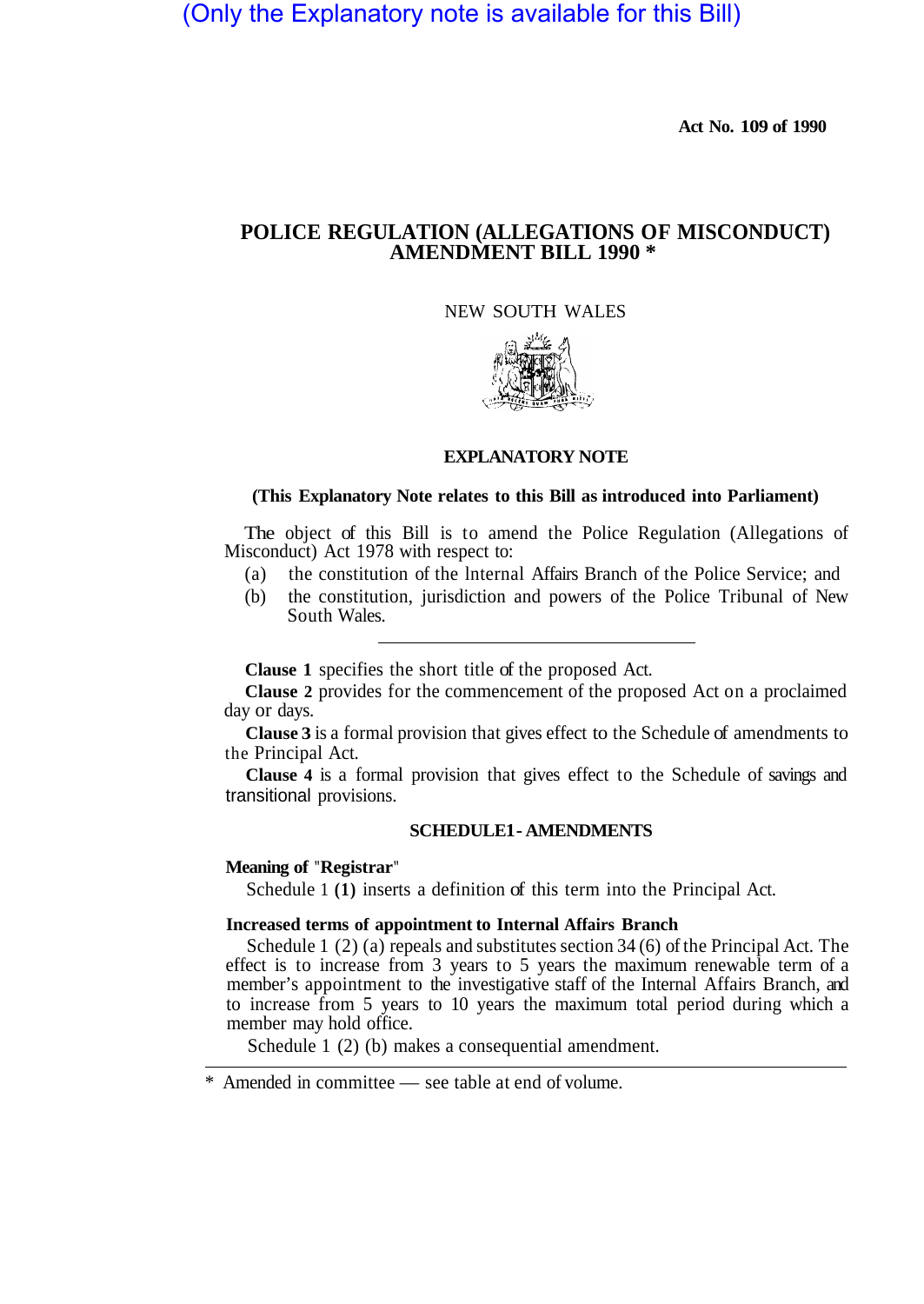#### **Constitution of the Police Tribunal**

Schedule 1 (3) amends section 36 of the Principal Act in order to include the President and Deputy President as members of the Tribunal. (At present the word "member" is understood as not including them - see section 36 (3).)

As a consequence of the amendment, the original jurisdiction of the Tribunal (i.e. its jurisdiction under sections 41 and 45A of the Principal Act) may now be exercised by the President and Deputy President as well as by other members. Another consequence is that the Deputy President may sit, together with the President and another member, as the Review Division of the Tribunal.

#### **Functions of the Deputy President**

Schedule 1 (4) amends section 38 of the Principal Act with respect to the functions of the Deputy President of the Tribunal. At present, the section provides that the Deputy President becomes the President "where the President is unable to act as such". The intent of the amendment is to free the section from doubt as to what constitutes an "inability to act" on the part of the President.

As amended, the section will provide that the Deputy President is to act as President during the illness or absence of the President and on other occasions when required to do so by the President. When so acting, the Deputy President will be able to exercise any power and perform any function which is ordinarily reserved for the President. In particular, the Deputy President may, with 2 other members, constitute the Review Division of the Tribunal or may, sitting alone, conduct an inquiry under section 45.

#### **Appellate jurisdiction of the Police Tribunal**

Schedule 1 (5) amends section 43 of the Principal Act to make it clear that appeal proceedings before the Tribunal are not in the nature of a re-trial. The section, as amended, specifies that the appeal proceedings are in the nature of a review of the evidence given in the relevant proceedings in the Tribunal's original jurisdiction. It allows the consideration in the appeal proceedings of new evidence only if it was not reasonably available at the time of the original proceedings.

In addition, section 43 (3) of the Principal Act (which provides members of the Tribunal with a right to abstain from voting on a decision of the Tribunal, and provides for the effect of such abstentions) is repealed.

#### **Orders prohibiting publication**

Schedule 1 (6) inserts a new section 43A. The proposed provision empowers the Tribunal to make orders prohibiting the publication of names and addresses of witnesses and' complainants.

### **Subpoenas issued by the Police Tribunal and contempt of the Tribunal**

Schedule 1 (7) inserts new sections 44A, 44B and 44C. At present, while the Tribunal may issue summonses for the appearance of persons to give evidence at hearings before it, it lacks the power to issue warrants to compel attendance.

Proposed section 44A requires the Registrar of the Tribunal, at the request of a party to the proceedings, to issue subpoenas to attend and give evidence at the proceedings or to attend and produce documents or things.